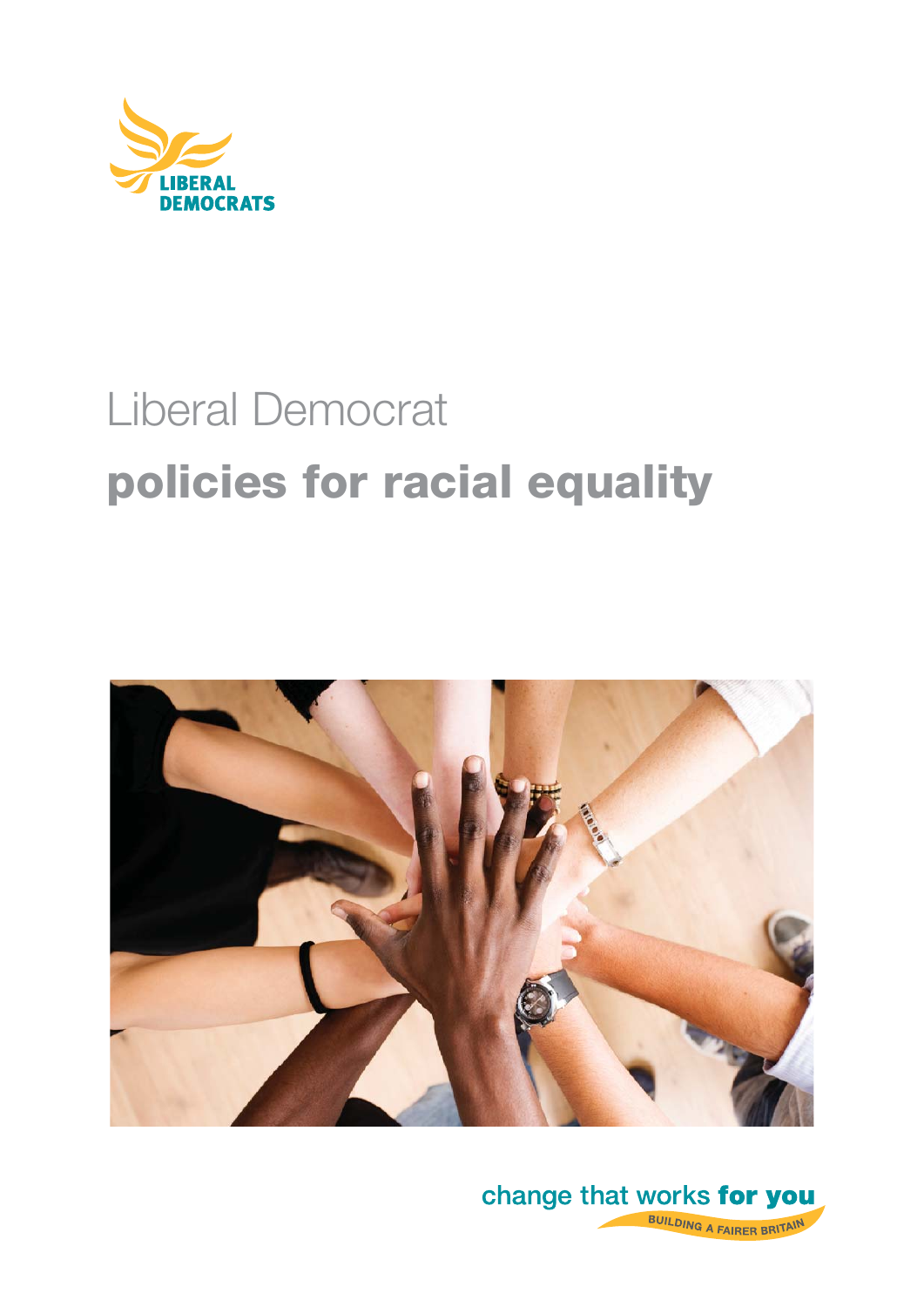

Liberal Democrats will build a fair, united society in which opportunity is open to everyone, no matter their background, faith or race.

It is a scandal that in Britain in 2010 if you're black, Asian or from another ethnic minority you are still more likely to be poor, out of work, and the neighbourhood you live in is more likely to be deprived. Young black and Asian men in particular are far more likely to be stopped by the police when they have done nothing wrong. And the total mismanagement of the immigration system has undermined tolerance, stoking up fear and tensions between communities.

Labour has had 13 years to build a fair and equal society. They've failed, and they've taken for granted the votes of people from Black, Asian and Minority Ethnic (BAME) communities for too long.

Liberal Democrats will build a fair, united society in which opportunity is open to everyone, no matter their background, faith or race. When the fastest growing minority group is mixed race, it's time to move beyond tickboxes and embrace Britain's strength as a diverse, multi-ethnic and multi-faith society.

Unlike Labour and the Conservatives we will never posture on immigration. Instead we'll make the immigration system firm and fair to restore confidence without pandering to hatred. We'll fight terrorism by prosecuting terrorists not persecuting innocent people or communities. And we will ensure that everyone is protected from violence, discrimination and harassment, and that people from all races are treated fairly by the police.

It's that approach that has helped us take on the BNP and win towns and cities across Britain. On top of our commitment to fairness for all we make the following pledges to deal with specific issues that disproportionately affect BAME communities:

- Protecting the innocent and focussing on catching the guilty
- Supporting religious freedom
- Creating a fair but firm immigration system to restore confidence
- Ending race discrimination in employment

Please join with us to build a fair, united society for all the people of the UK. Only Liberal Democrats will bring change that works for you.

Nick Llegg

Nick Clegg Leader of the Liberal Democrats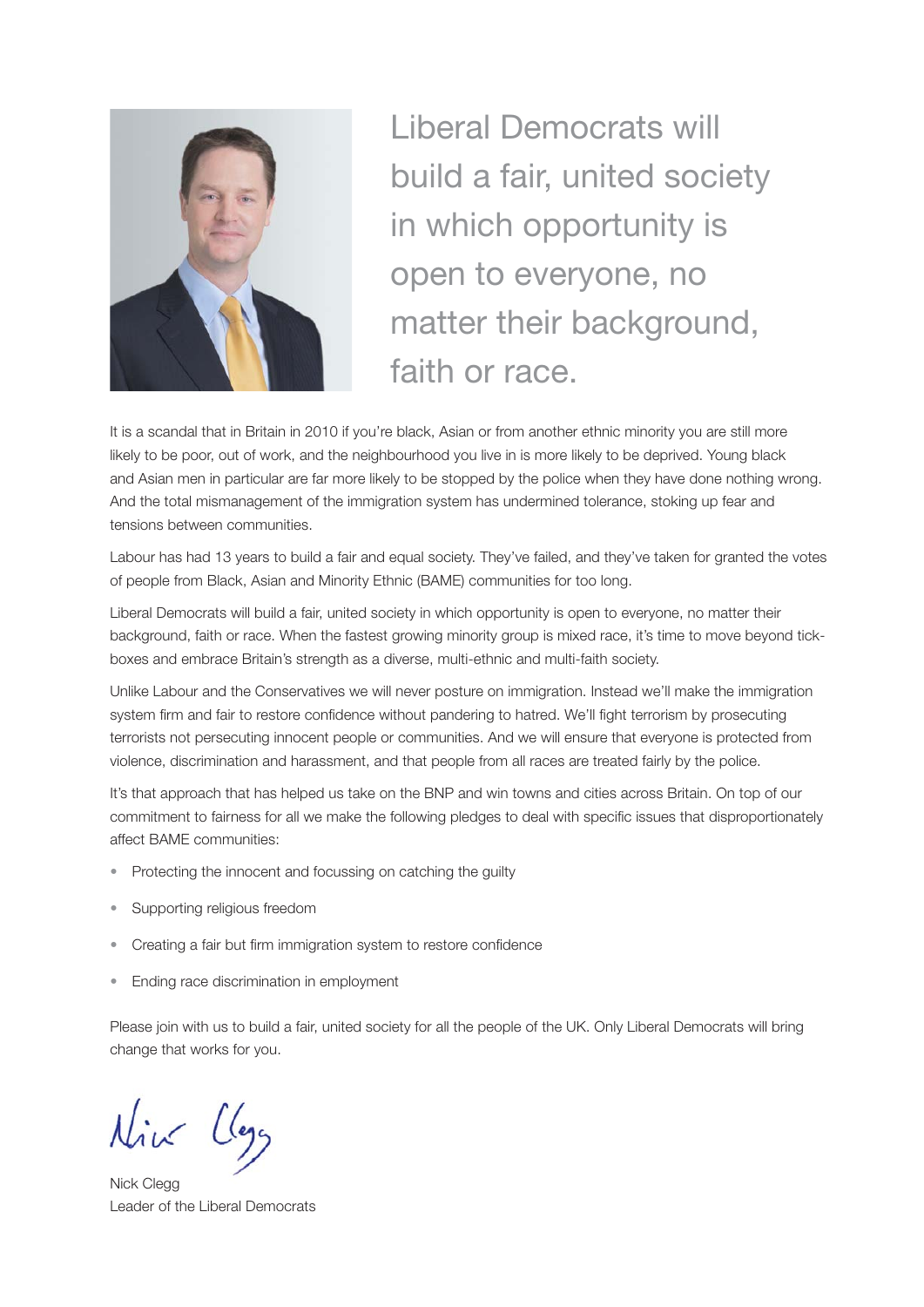#### building a fair society

Our core policies to make Britain fair will make a huge difference to improving lives for people from BAME communities.

Under a Liberal Democrat government, you will not have to pay any income tax on the first £10,000 you earn. This will put £700 back into the pockets of millions of people on low and middle incomes and free 3.6 million more people on low incomes from having to pay any income tax at all.

We will cut class sizes and give every child a fair start in life by introducing a pupil premium. This will provide an extra £2.5 billion to our schools, allocated according to the number of disadvantaged pupils they take on. Headteachers will be free to spend it in the best interests of children. It will allow schools to reduce class sizes, recruit more teachers to improve discipline and provide more one-to-one tuition to help pupils who are struggling.

We will renovate empty homes that so often blight inner city communities. Liberal Democrats will bring 250,000 empty homes back into use with cheap loans and grants as part of our job creation plan, and begin a national programme to insulate more homes paid for by the savings from lower energy bills.

### protecting the innocent and focussing on catching the guilty

Labour wants to throw away more than half a billion pounds on wasteful and ineffective ID cards, for that same amount of money we can afford to put 3000 more police on the streets to keep people safe. We will also scrap plans for expensive, unnecessary second-generation passports that will require your fingerprints.

Britain has the largest DNA database in the world, with details of a million innocent people's genetic profile. Black people are hugely over-represented because they're so much more likely to be stopped by the police. Liberal Democrats will remove innocent DNA from the database, and stop storing DNA from innocent people and children.

Liberal Democrats will scrap Control Orders and replace them with measures designed to secure convictions of terror suspects, because it's vital to convict terrorists rather than putting entire communities under suspicion. We support efforts to make it easier to charge suspects genuinely suspected of terrorism through a temporary lowering of the 'threshold test', the use of the post-charge questioning and intercept evidence.

#### supporting religious freedom

Liberal Democrats are committed to combating discrimination in all its forms, including on the grounds of race and/or religion. We supported the passage of the Racial and Religious Hatred Act 2006 and, more recently, we have supported the passage of the Equality Bill.

We will allow parents to continue to choose faith-based schools within the state-funded sector and allow the establishment of new faith schools. We will ensure that all faith schools develop an inclusive admissions policy and end unfair discrimination on grounds of faith when recruiting staff, except for those principally responsible for religious instruction.